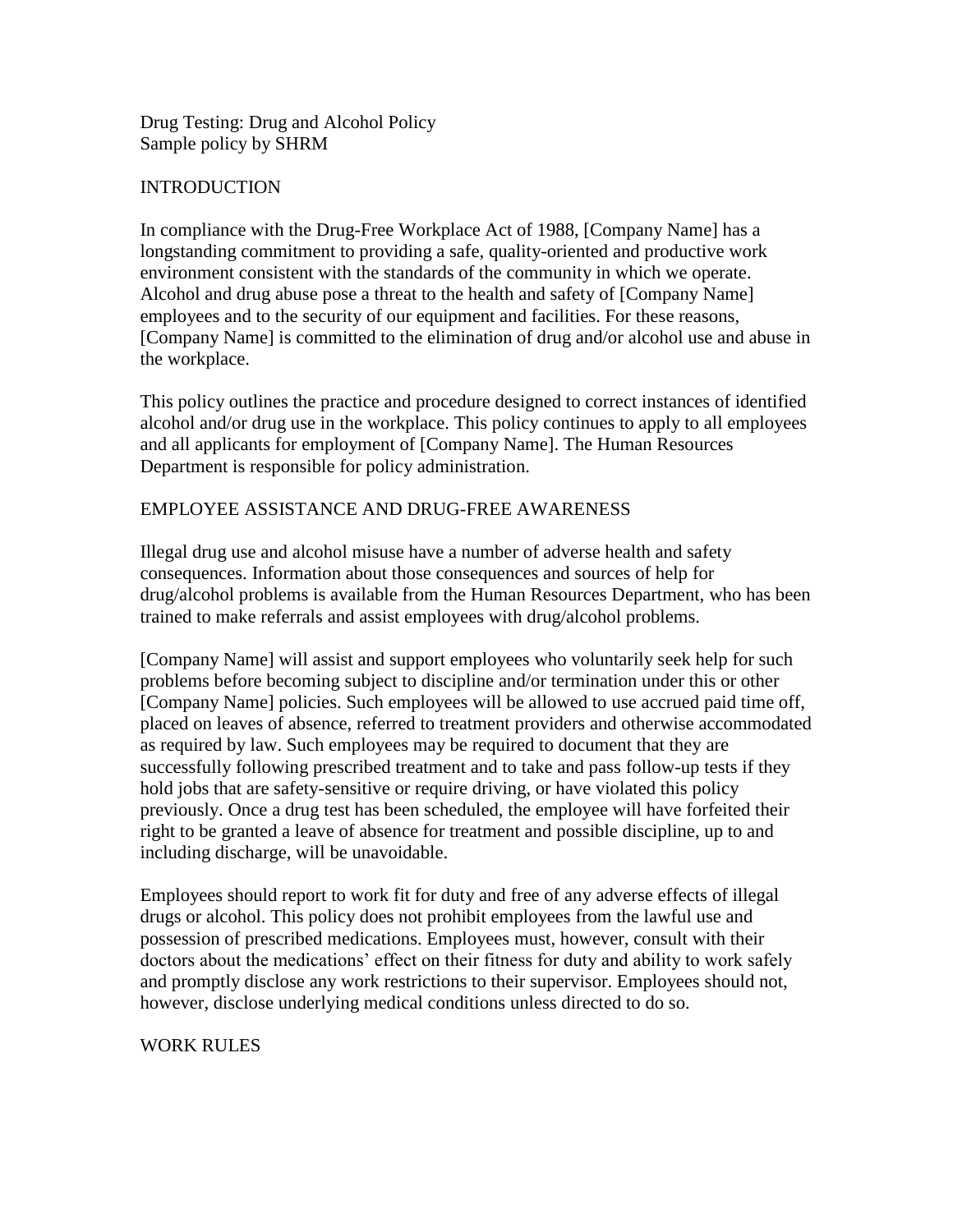1. Whenever employees are working, are operating any [Company Name] vehicle, are present on [Company Name] premises, or are conducting Company related work off-site, they are prohibited from:

• using, possessing, buying, selling, manufacturing or dispensing an illegal drug (to include possession of drug paraphernalia);

• being under the influence of alcohol or an illegal drug as defined in this policy; and

• possessing or consuming alcohol.

2. The presence of any detectable amount of any illegal drug or illegal controlled substance in an employee's body system, while performing company business or while in a company facility, is prohibited.

3. [Company Name] will also not allow any employee to perform their duties while taking prescribed drugs that are adversely affecting the employee's ability to safely and effectively perform their job duties. Employees taking a prescribed medication must carry it in the container labeled by a licensed pharmacist or be prepared to produce this if asked.

4. Any illegal drugs or drug paraphernalia will be turned over to an appropriate law enforcement agency and may result in criminal prosecution.

# REQUIRED TESTING

Pre-employment: All applicants must pass a drug test before beginning work or receiving an offer of employment. Refusal to submit to testing will result in disqualification of further employment consideration.

Reasonable Suspicion: Employees are subject to testing based upon (but not limited to) observations by the supervision of apparent workplace use, possession or impairment. Human Resources, the Plant Manager, or the Director of Operations shall be consulted before sending an employee for testing. All levels of supervision making this decision must utilize the "Observation Checklist" to document specific observations and behaviors that create a reasonable suspicion that the person is under the influence of illegal drugs and/or alcohol. If the results of the "Observation Checklist" indicate further action is justified, the manager/supervisor should confront the employee with the documentation and with a union representative present (for all unionized employees) and/or with another member of management (for all non-unionized employees). Under no circumstances will the employee be allowed to drive himself or herself to the testing facility. A member of supervision/management and a union rep (if appropriate) must escort the employee; the supervisor/manager will make arrangements for the employee to be transported home.

Post-accident: Employees are subject to testing when they cause or contribute to accidents that seriously damage a [Company Name] vehicle, machinery, equipment, or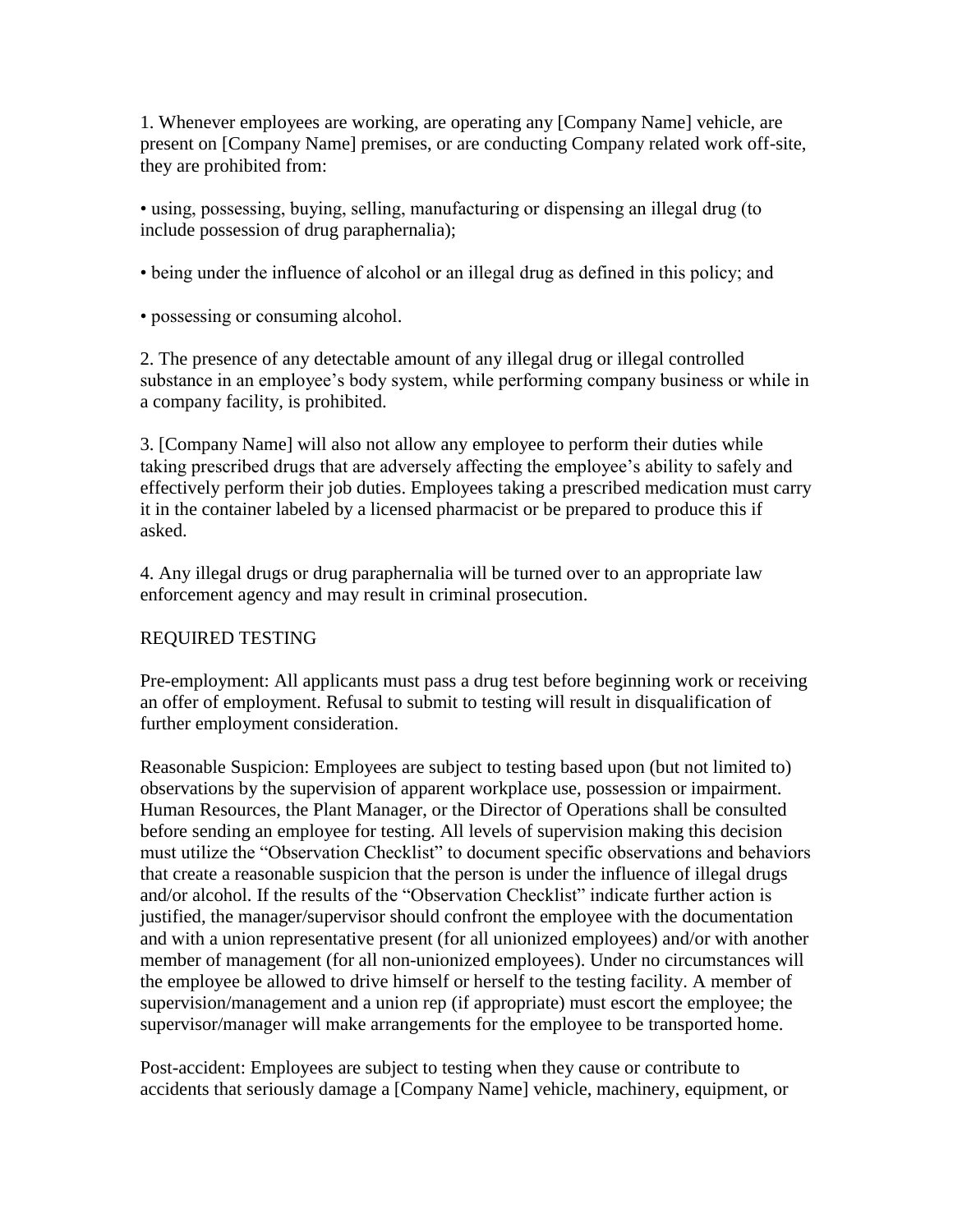property and/or result in an injury to themselves or another employee requiring off-site medical attention. A probable belief circumstance will be presumed to arise in any instance involving a work-related accident or injury in which an employee who was operating a motorized vehicle (including, but not limited to, forktruck, [Company Name] pickup truck, overhead cranes, aerial/man-lifts) is found to be responsible for causing the accident. In any of these instances, the investigation and subsequent testing must take place within two (2) hours following the accident, if not sooner. Under no circumstances will the employee be allowed to drive himself or herself to the testing facility.

Follow-up: Employees who have tested positive, or otherwise violated this policy, are subject to discipline, up to and including discharge. Depending upon the circumstances and the employee's work history/record, [Company Name] may offer an employee who violates this policy or tests positive the opportunity to return to work on a last chance basis pursuant to mutually agreeable terms, which could include follow-up drug testing at times and frequencies determined by[Company Name] for a minimum of one (1) year but not more than two (2) years as well as a waiver of the right to contest any termination resulting from a subsequent positive test. If the employee either does not complete their rehabilitation program or tests positive after completing the rehabilitation program, they will be subject to immediate discharge from employment.

# COLLECTION AND TESTING PROCEDURES

Employees subject to alcohol testing shall be driven to a [Company Name]designated facility and directed to provide breath specimens. Breath specimens shall be tested by trained technicians using federally approved breath alcohol testing devices capable of producing printed results that identify the employee. If an employee's breath alcohol concentration is .04 or more, a second breath specimen shall be tested approximately 20 minutes later. The results of the second test shall be determinative. Alcohol tests may, however, be a breath, blood or saliva test, at the Company's discretion. For purposes of this Policy, test results generated by law enforcement or medical providers may be considered by the Company as work rule violations.

Applicants and employees subject to drug testing shall be driven to a [Company Name] designated medical facility and directed to provide urine specimens. Applicants and employees may provide specimens in private unless they appear to be submitting altered, adulterated or substitute specimens. Collected specimens shall be sent to a federally certified laboratory and tested for evidence of marijuana, cocaine, opiates, amphetamines, PCP, benzodiazepines, methadone, methaqualone and propoxphane use. (Where indicated, specimens may be tested for other illegal drugs.) The laboratory shall screen all specimens and confirm all positive screens. There shall be a chain of custody from the time specimens are collected through testing and storage.

The laboratory shall transmit all positive drug test results to a Medical Review Officer ("MRO") retained by [Company Name], who shall offer persons with positive results a reasonable opportunity to rebut or explain the results. Persons with positive test results may also ask the MRO to have their split specimen sent to another federally certified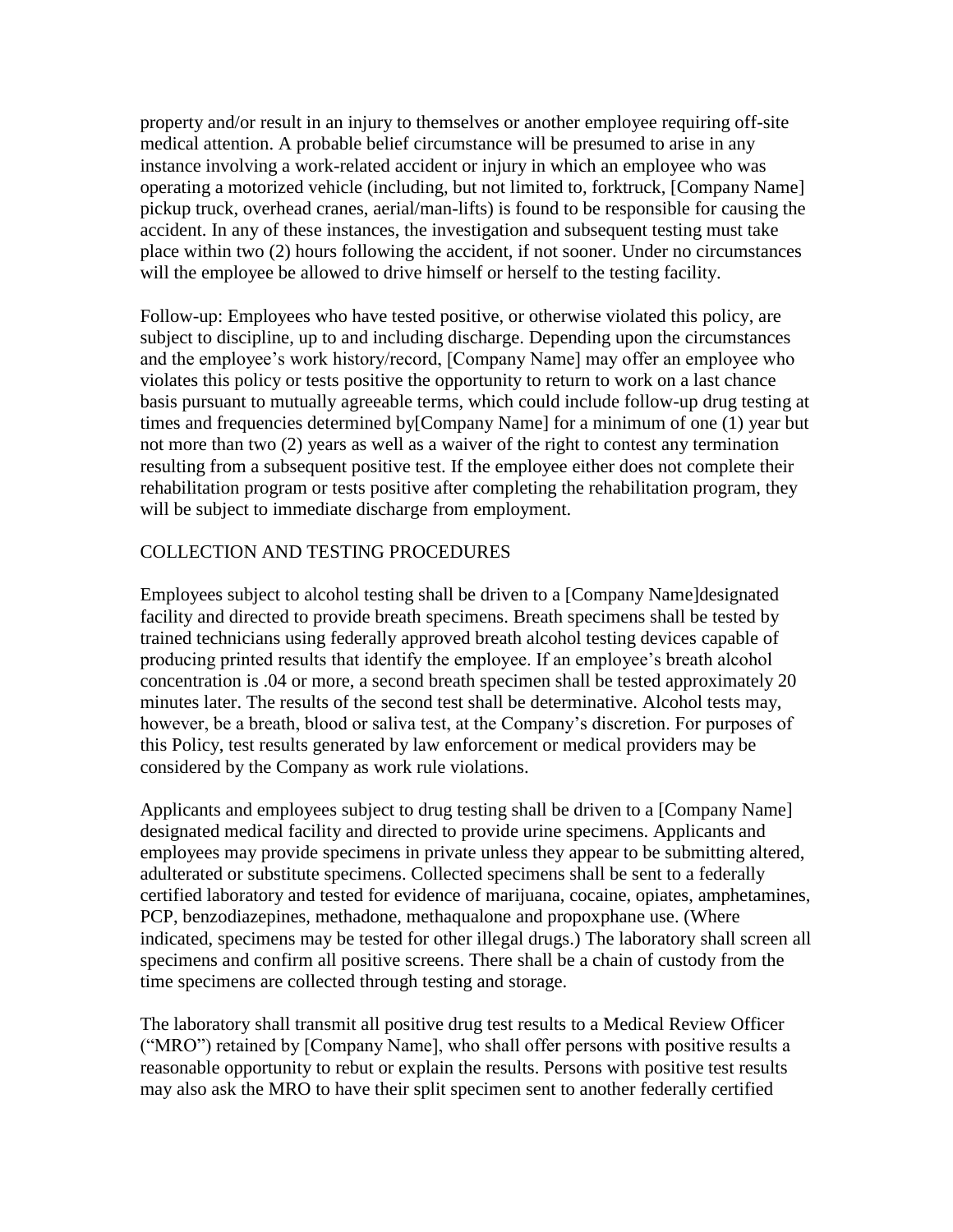laboratory to be tested at the applicant's or employee's own expense. Such requests must be made within 72 hours of notice of test results. If the second facility fails to find any evidence of drug use in the split specimen, the employee or applicant will be treated as passing the test. In no event shall a positive test result be communicated to [Company Name] until such time that the MRO has confirmed the test to be positive.

### **CONSEQUENCES**

Applicants who refuse to cooperate in a drug test or who test positive will not be hired and will not be allowed to re-apply/re-test in the future.

Employees who refuse to cooperate in required tests or who use, possess, buy, sell, manufacture or dispense an illegal drug in violation of this policy will be terminated. If the employee refuses to be tested yet we believe they are impaired, under no circumstances will the employee be allowed to drive himself or herself home. The first time an employee tests positive for alcohol or illegal drug use under this policy, the result will be discipline up to and including discharge.

Employees will be paid for time spent in alcohol/drug testing and then suspended pending the results of the drug/alcohol test. After the results of the test are received, a date/time will be scheduled to discuss the results of the test; this meeting will include a member of management/supervision, a union representative (if requested), and Human Resources. Should the results prove to be negative, the employee will receive backpay for the times/days of suspension.

# **CONFIDENTIALITY**

Information and records relating to positive test results, drug and alcohol dependencies and legitimate medical explanations provided to the MRO shall be kept confidential to the extent required by law and maintained in secure files separate from normal personnel files. Such records and information may be disclosed among managers and supervisors on a need-to-know basis and may also be disclosed where relevant to a grievance, charge, claim or other legal proceeding initiated by or on behalf of an employee or applicant.

#### INSPECTIONS

[Company Name] reserves the right to inspect all portions of its premises for drugs, alcohol or other contraband; affected employees may have union representation involved in this process. All employees, contract employees and visitors may be asked to cooperate in inspections of their persons, work areas, and property that might conceal a drug, alcohol, or other contraband. Employees who possess such contraband or refuse to cooperate in such inspections are subject to appropriate discipline, up to and including discharge.

# CRIMES INVOLVING DRUGS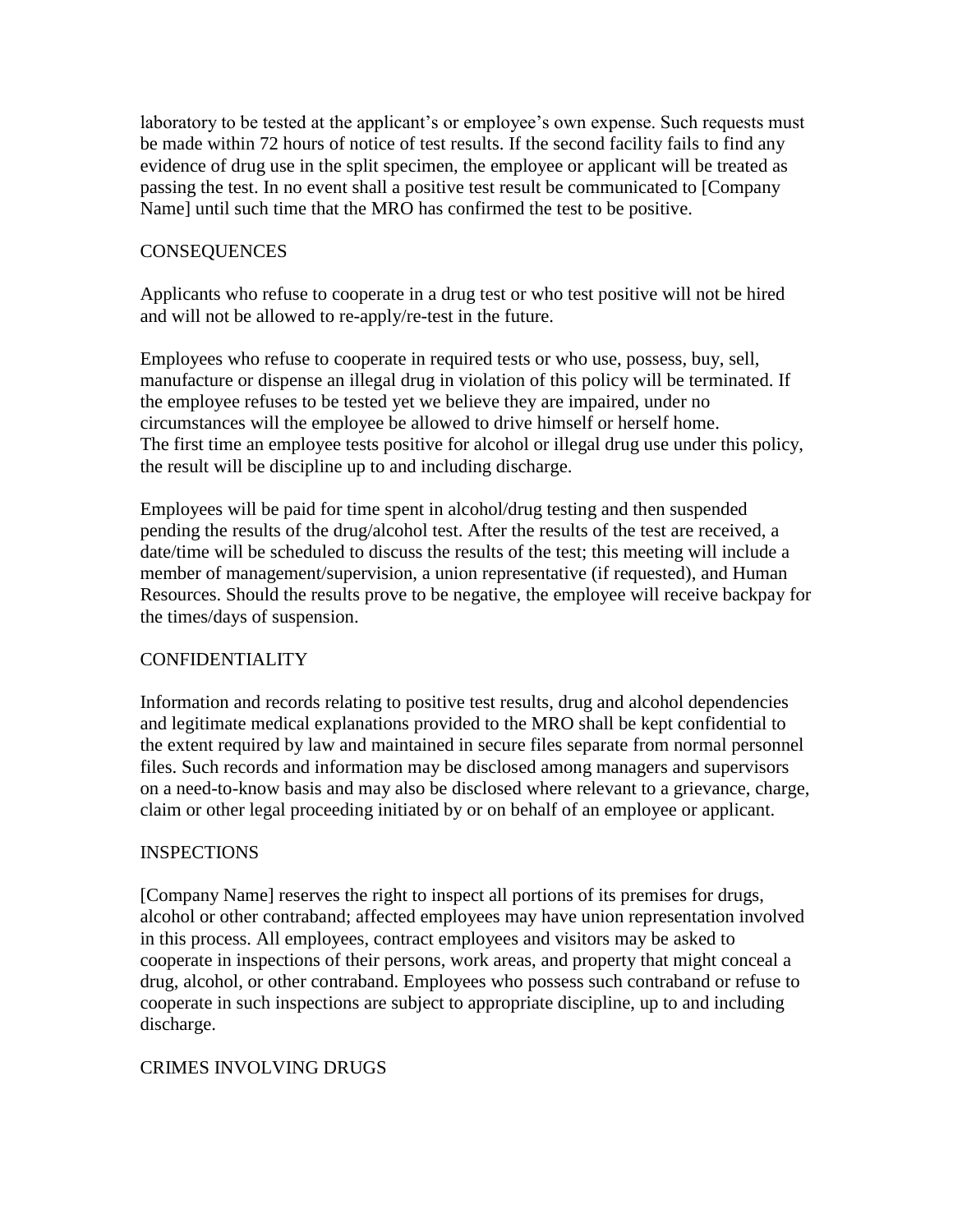[Company Name] prohibits all employees, including employees performing work under government contracts, from manufacturing, distributing, dispensing, possessing or using an illegal drug in or on [Company Name] premises or while conducting company business. [Company Name] employees are also prohibited from misusing legally prescribed or OTC drugs. Law enforcement personnel shall be notified, as appropriate, where criminal activity is suspected.

[Company Name] does not desire to intrude into the private lives of its employees, but recognizes that employee's off-the-job involvement with drugs and alcohol may have an impact on the workplace. Therefore, [Company Name] reserves the right to take appropriate disciplinary action for drug usage/sale/distribution while off company premises. All employees who are convicted of, plead guilty to, or are sentenced for a crime involving an illegal drug are required to report the conviction, plea or sentence to Human Resources within five days. Failure to comply will result in automatic discharge. Cooperation in complying may result in suspension without pay to allow management to review the nature of the charges and the employee's past record with [Company Name].

### DEFINITIONS

"Company Premises" includes, but is not limited to, all buildings, offices, facilities, grounds, parking lots, lockers, places and vehicles owned, leased or managed by [Company Name] or on any site on which the Company is conducting business.

"Illegal Drug" means a substance whose use or possession is controlled by federal law but that is not being used or possessed under the supervision of a licensed health care professional. (Controlled substances are listed in Schedules I-V of 21 C.F.R. Part 1308.)

"Refuse to Cooperate" means to obstruct the collection or testing process; to submit an altered, adulterated, or substitute sample; to fail to show up for a scheduled test; to refuse to complete the requested drug testing forms; or fail to promptly provide specimen(s) for testing when directed to do so, without a valid medical basis for the failure. Employees who leave the scene of an accident without justifiable explanation prior to submission to drug and alcohol testing will also be considered to have refused to cooperate and will automatically be subject to discharge.

"Under the Influence of Alcohol" means an alcohol concentration equal to or greater than .04, or actions, appearance, speech or bodily odors that reasonably cause a supervisor to conclude that an employee is impaired because of alcohol use.

"Under the Influence of Drugs" means a confirmed positive test result for illegal drug use per this policy. In addition, it means the misuse of legal drugs (prescription and possibly over-the-counter) where there is not a valid prescription from a physician for the lawful use of a drug in the course of medical treatment (containers must include the patient's name, the name of the substance, quantity/amount to be taken, and the period of authorization).